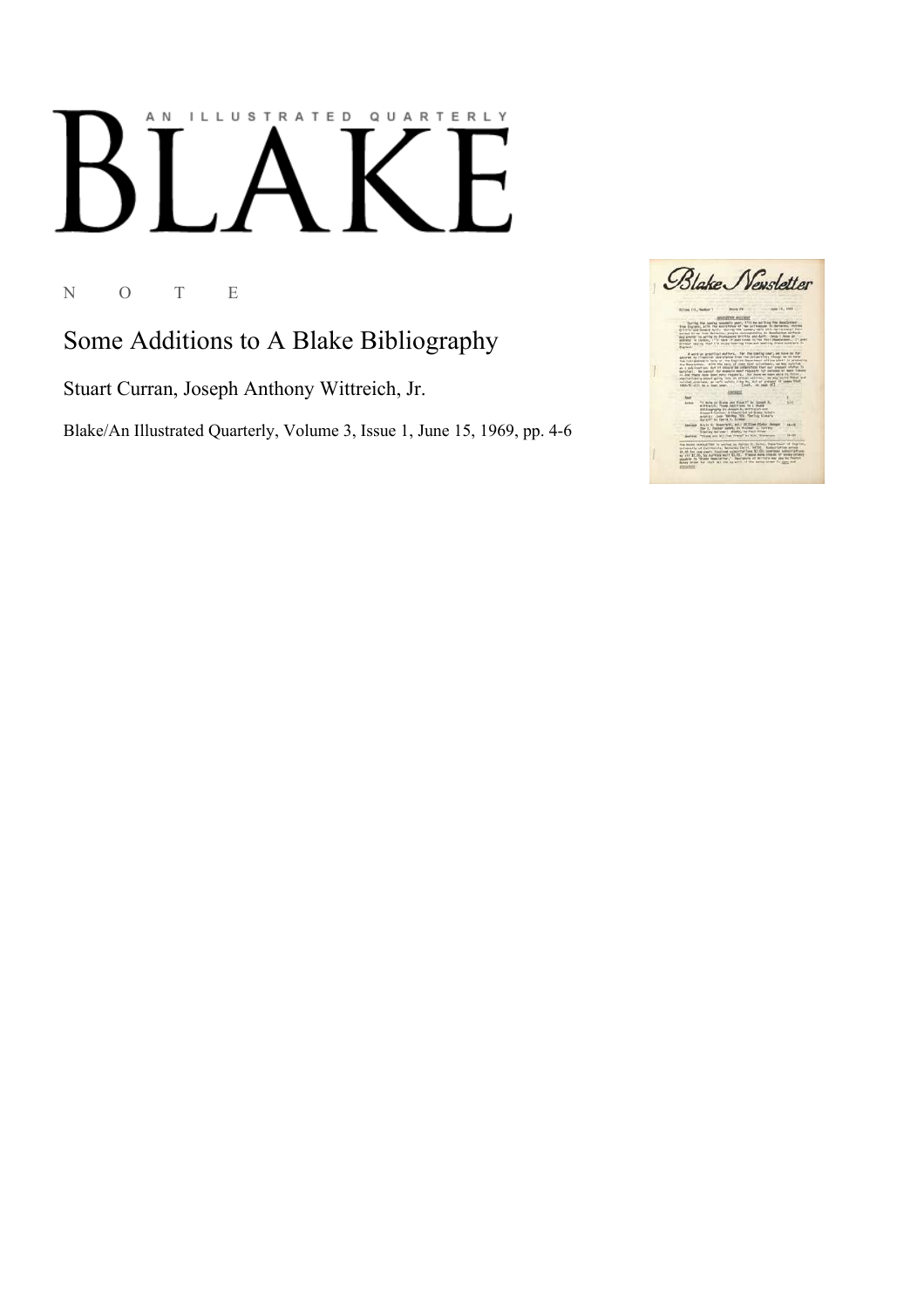For exceptions to this generalization, see Anthony Blunt—*The Art of William Blake* (Columbia, 1959)—who reminds us that Blake borrowed many themes from Fusell (p. 39) and Raymond Lister--William Blake (London, 1968) -who recalls that Blake often professed that he was a student of Fuseli (p. 138). More importantly, David Erdman, in *Blake: Prophet Against Empire*  (Princeton, 1954), maintains that Blake "appropriated many of his [Tuseli's] ideas on the theory and history of art (p. 41)--a premise repeated by Jean H. Hagstrum who, in *William Blake, Poet and Painter: An Introduction to the Illuminated Verse* (Chicago, 1964), while acknowledging that on large matters "their differences were profound," recognizes that "Blake owed much" to Fuseli and "shared many of the same artistic ideas" (pp. 67-68, 64). But in every case the "minute particulars" of Blake's debt to Fuseli go unacknowledged. Lutions ilgent fait multesgers unt tud usphalachtus

The illustrations of Fuseli and Blake are reproduced in Blunt as Plates 10c and IIa respectively. Blake's illustration surpasses Fuseli's, as well as those by Stothard and Barry (see Plates 10a and 10b), in its fidelity to Milton's text (i.e. the others depict Death as a monster, whereas Blake alone depicts him as a shadowy figure). It is noteworthy that Blake, in his second set of illustrations to *Paradise Lost* 1808), dropped all designr for the first two books of *Paradise Lost* and thus began his new series with the Son's offering of himself as Redeemer. The differences between these two sets of illustrations are of immense significance, usually showing Blake bringing the illustrations into closer alignment with Milton's text, and deserve a full-length study as a form of non-verbal criticism.

<sup>3</sup>AII citations from Fuseli and Blake are taken from the following noqu a editions: *The Life and Writings of Henry Fuseli,* ed. John Knowles (3 vols.; London, 1831) and *The Complete Writings of William Blake,* ed. Geoffrey Keynes (London, 1966). or an earney

: 1001, Fusellined instat

<sup>4</sup> The quality of sublimity, denied to this episode by Milton's eighteenth-century critics from Addison to Johnson, is attributed to it, first by Burke, then by Fuseli and Blake (see Blunt, p. 15), and finally by Coler:dge, Hunt, and De Quincey. See, esp., John Payne Collier, *Seven Lectures on Shakespeare and Milton by the Late Samuel Taylor Coleridge*  (London, 1856), pp. 64-66; *Leigh Hunt's Dramatic Criticism 1808-1831,* ed. Lawrence Huston Houtchens and Carolyn Washburn Houtchens (New York, 1949), pp. 149-150; and *A Diary of Thomas De Quincey* (London, 1927), p. 169.

2. SOME ADDITIONS TO *A BLAKE BIBLIOGRAPHY*  Stuart Curran and Joseph Anthony Wittreich, Jr. The University of Wisconsin . The University of Wisconsin . The University of Wisconsin

noidw ,a masia atiw visabilita shoopernoo ook

.(258 .o . JenyaM) "balbasta

leadolyh oblizonora Plazie aus-

. "Dinner by the Amateurs of Vegetable.Diet (Extracted from an Old Paper)," The London Magazine and Theatrical Inquisitor, IV (1821), 31-35. .Reprinted In *The Unextinguished Hearth: Shelley and His Contemporary Critics,* ed. Newman Ivey White (Durham, N.C., 1938; New York, 1966), pp. 263-269.

> This witty sketch contains the following reference which may or may not be to Blake (Professor White suggests that it is): "Mr. P[ercy] B[ysshe] S[heiley] then gave, 'the memory of Nebuchadnezzar, and may all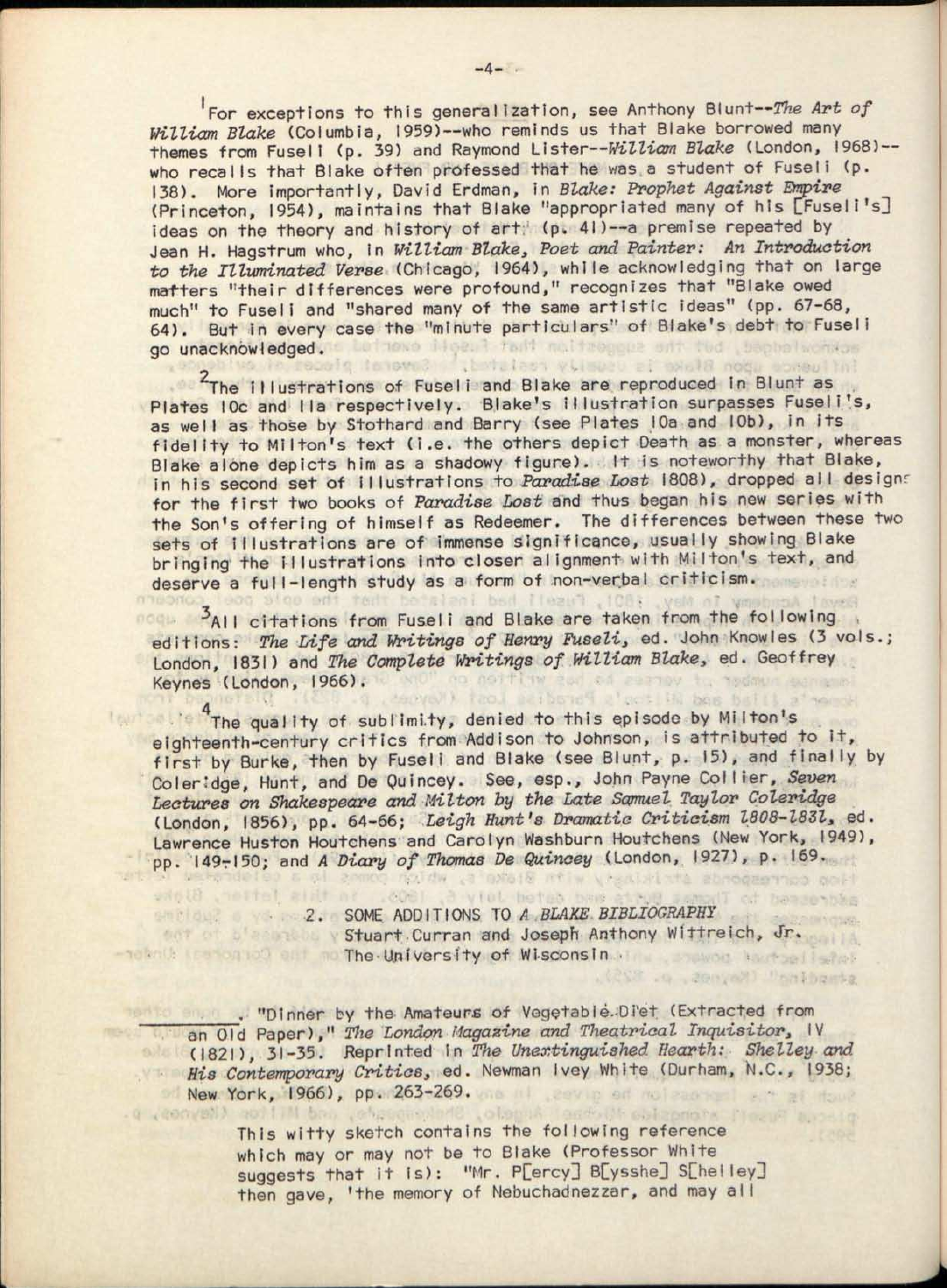kings, like him, be speedily sent to graze with their brother brutes.' This toast excited much commotion, but was drank at last, without the adjunct, which it was deemed prudent to omit. Mr. B[lake], of Biblecelebrity, observed, that in supposing Nebuchadnezzar to have fed on grass, we are not borne out by the Hebrew text. This he would prove in his intended translation of the Bible. He also took occasion to declare his opinion, that the longevity of mankind before the flood was owing to their feeding on vegetables, not on raw meat, as had been erroneously supposed; but these were points he trusted would be cleared up in his treatise on 'Antedeluvian Cherubim.'" (p. 267) If White is correct in his speculation, the first effort to link Blake and Shelley comes earlier than Deborah Dorfman supposes (see *Blake in the Nineteenth Century: His Reputation as a Poet from Gilchrist to Yeats* [New Haven, 1969], pp. 50-51).

Barker, Arthur E. "'. . . And on His Crest Sat Horror': Eighteenth-Century Interpretations of Milton's Sublimity and His Satan,"UTQ, XI  $(1941-42)$ ,  $421-236$ .

> Barker sees "the paradoxical interpretation" of Milton set forth by Blake and Shelley "as the fruit of a steady (though complex) growth."

Conway, Monocure D. *Bibliotheca Diabolica; being a Choice of Selection of the most valuable books relating to the Devil* » . . (New York, 1874). To novint to commissions oil dily bellomo

This comprehensive survey of the literature of diabolism lists *The Marriage of Heaven and Hell* as a "serious and meditative" study of the "mystery of evil."

ts forthcomina in the fait, ite?

6344 MOUS about on fa and with

sano N runto bon edular a M stock

E<sup>[</sup>liot<sup>]</sup>, T. S. "The Naked Man" (A Review of Charles Gardner's William <sup>of</sup> *Blake the Man), The Athenaeum* (February 13, 1920), 208-209.

> This review contains a large portion of Eliot's essay on Blake published in *The Sacred Wood* (1920).

Ginsberg, Allen. Interview printed under the title of "Allen Ginsberg" - in *Writers at Work: The 'Paris Review' Interviews,* 3rd Ser., ed. George Plimpton and Alfred Kazin (New York, 1967), pp. 279-320.

See esp, comments on Blake's idea of Jerusalem (p. 299), on Ginsberg's "ecstatic experience" from Blake (pp. 300 ff.), on "Ah, Sun-flower" (pp. 304-305), on "The Little Girl Lost" (pp. 305-306).

Huckabay, Calvin. "The Satanist Controversy of the Nineteenth Century", in *Studies in English Renaissance Literature,* ed. Waldo F. Mc Nelr (Baton Rouge, 1962) pp. 197-210.

> Huckabay traces the idea that Satan is the hero of *Paradise Lost* "from its inception in William Blake's *The Marriage of*

 $-11 - 1 -$